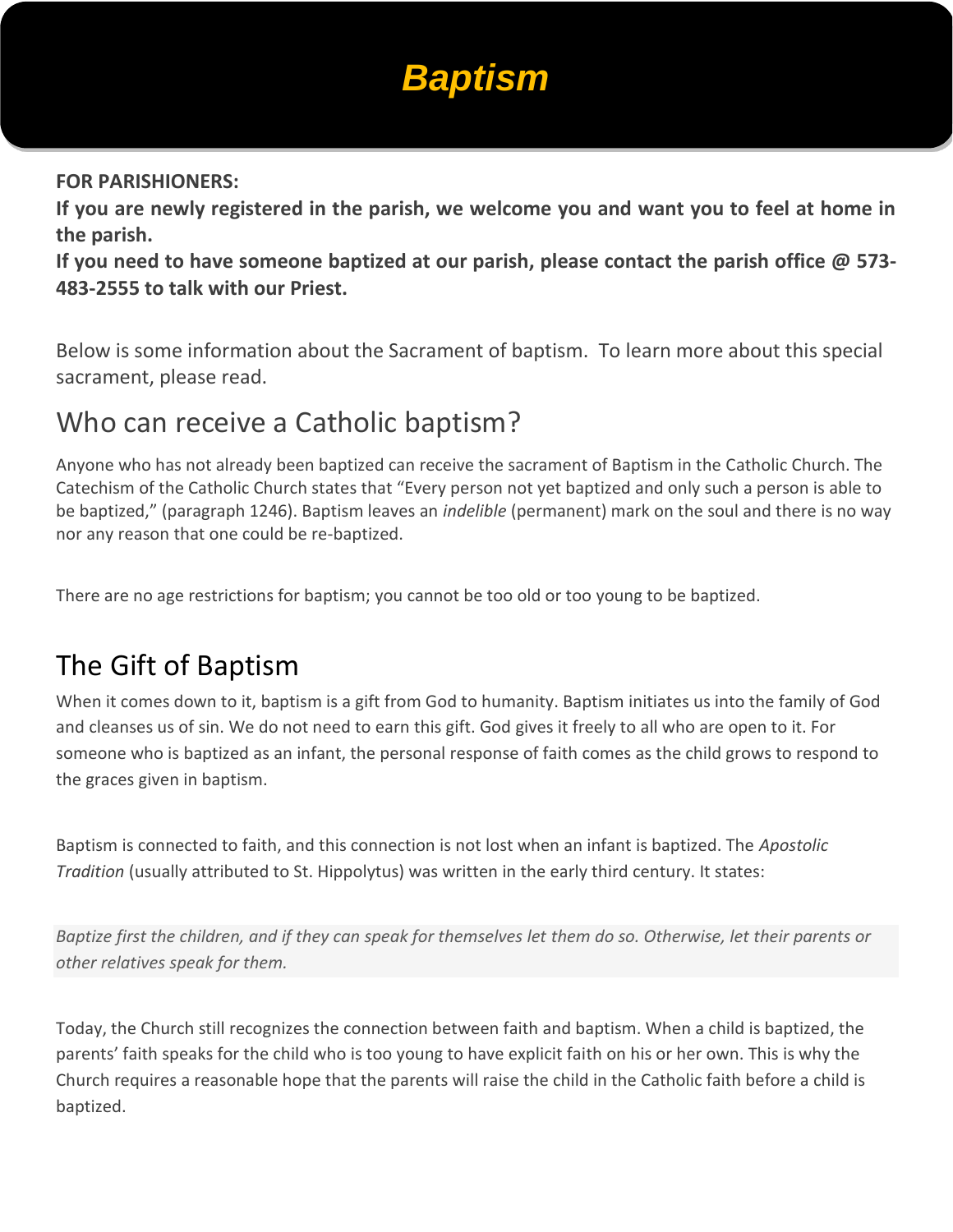# Why are children baptized?

Children receive baptism primarily to remove **[original sin](http://www.aboutcatholics.com/beliefs/the-original-sin/)**, but can serve as a great family tradition to initiate one's child into the faith of the family. [Infant baptism](http://www.aboutcatholics.com/beliefs/a-simple-defense-of-infant-baptism/) has been debated for centuries. First, let us appeal to the Bible. John 3:5 says, "Jesus answered, 'Amen, amen, I say to you, no one can enter the kingdom of God without being born of water and Spirit.'" Note that Jesus says "no one" can enter heaven in that passage. In the spirit of brevity here is the short answer straight from the Catechism:

*"The practice of infant Baptism is an immemorial tradition of the Church. There is explicit testimony to this practice from the second century on, and it is quite possible that, from the beginning of the apostolic preaching, when whole "households" received baptism, infants may also have been baptized," (Acts 16:15,33; 18:8; 1 Corinthians 1:16).*

*(Catechism of the Catholic Church, paragraph 1252)*

### What is the role of Godparents?

Godparents for Catholic Baptism are lik[e sponsors for Confirmation](http://www.aboutcatholics.com/beliefs/catholic-confirmation-explained/)**.** However, they take on a different role since usually only children have godparents for baptism. Their role is to take over or assist in the faith development of the person being baptized. This is especially important in the event that the parents cannot or do not adequately raise their children in the faith. Godparents can also be helpful through their prayers and example even if the child's parents fulfill their own promise to raise the child in the faith. Therefore, the faith of the godparents is important in fulfilling the baptismal promise of being raised in the Catholic faith.

# Who can perform a Catholic baptism?

Anyone can perform a baptism, however this is typically done only in extreme cases in which someone's life is in danger. The Catholic Church has *ordinary ministers* for sacraments and those are **[bishops, priests, and](http://www.aboutcatholics.com/beliefs/bishops-priests-and-deacons/)  [sometimes deacons](http://www.aboutcatholics.com/beliefs/bishops-priests-and-deacons/)**. An ordinary minister is one who has the authority to perform the sacrament under normal circumstances. The ordinary minister of a sacrament can sometimes delegate this authority to others. For example, a bishop is the ordinary minister for **[Confirmation](http://www.aboutcatholics.com/beliefs/catholic-confirmation-explained/)**, but he can give permission to a priest to do a Confirmation. A priest does not have the authority to do a confirmation without the permission of his bishop. However, priests do have the authority to do baptisms without the permission of the bishop and sometimes delegate the responsibility to a deacon if one is available.

In the Catholic Church today, people are usually baptized as infants by a priest or deacon. There are extreme cases, however, when even an unbaptized person can baptize someone. All that is required is the will to do what the Church does when she baptizes, and to apply the Trinitarian Baptismal formula.

# What is the form and matter of Baptism?

The *form* of a sacrament is the words that are said when performing or receiving the sacrament. In the case of Baptism this would be, "I baptize you in the name of the Father, and of the Son, and of the Holy Spirit." The